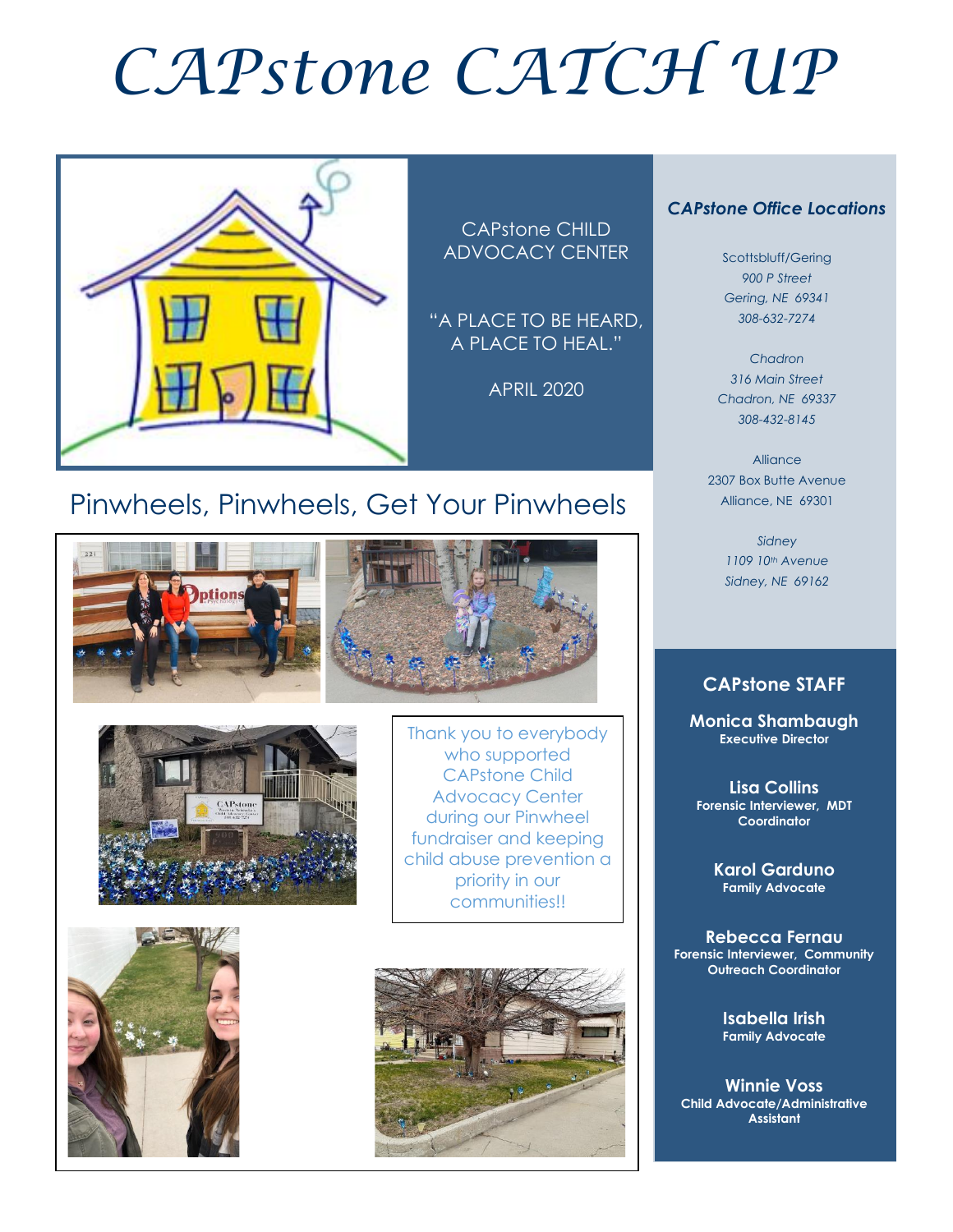

#### **CAPstone WISH LIST**

**For the Children** New Beanie Babies/stuffed animals New Blankets New Backpacks Journals McDonalds/Runza gift cards

**For the Facility** Gift cards to Walmart/Target Individually wrapped snacks/juices

#### **CAPstone Donors are Superheros**



RECENT MONETARY DONATIONS Pinwheels sales/donation \$386.00 Soroptimist \$185.00 Kathy Schildt \$20.00 Chuck Elley \$200.00

RECENT TANGIBLE DONATIONS Jeff Peck Microsoft 365 Business Installation service Kathy & Monica Shambaugh Roku worth \$31.03 Colleen Kelly 20 Runza gift cards, journals, 10 fleece blankets

Keeping CAPstone Safe Against COVID-19!

Keeping CAPstone staff and clients safe is our #1 priority against the COVID-19 pandemic. The CAPstone staff continues to work in our offices in Gering and Chadron, and travel to the satellite offices in Sidney and Alliance, as interviews are requested. When interviews are requested, we are screening the child and the nonoffending caregiver by asking the following questions:

Have you traveled out of the state/country or panhandle in the past 14 days?

Do you have a fever?

Do you have a sore throat?

\*If anyone has the symptoms mentioned above, the interview will be rescheduled for another time, after the child/caregiver has recovered.

\*Only the child(ren) being interviewed and one caregiver will be allowed at the center, for the interview.

We are scheduling interviews so that only one family is present at a time, but also to ensure that interviews are spaced apart enough to allow us the time to wipe every area down prior to anyone else coming in. We are wiping all surfaces and furniture (hard surfaces) down with Clorox/Lysol wipes. We are spraying and disinfecting all soft surfaces with Lysol. Additionally, any pens used to fill out information by nonoffending caregivers are not being reused at CAPstone but sent home with that individual. When interviews are scheduled involving an adolescent, we are allowing that child to choose one of our many donated quilts to lay over their chair (as these chairs are cloth) and then sending the quilt home with them. We are asking everyone, (children/caregivers/observers), who enter the center, to wash their hands immediately. Staff is also washing their hands often or using hand sanitizer on a regular basis.

Staff, to the best of our ability, practice social distancing, ideally at least 6 feet.

#### CAPstone BOARD OF DIRECTORS 2020

SHARON WALKER Retired Social Worker

> GEORGE **SCHLOTHAUER** ESU #13

KAYLA IMUS Heritage Estates

LAURA BURGESS SBCO Attorney's office

KATHERINE BATT Department of Health and Human Services

> MANDY BRICE Dawes County

RACHEL DELLE Scottbluff Schools

JANE FLIESBACH Fliesbach Foundation

ADAM FRERICHS Cheyenne County Sheriff's **Office** 

JANELL GRANT Box Butte General **Hospital** 

> TINA JAMES CS Precision

VICKY MORENO SBCO Attorney's office

DR. WILL PACKARD Retired

> JEFF PECK **Intralinks**

PAUL B. SCHAUB Cheyenne County Attorney's office

KATHY STOKEY Retired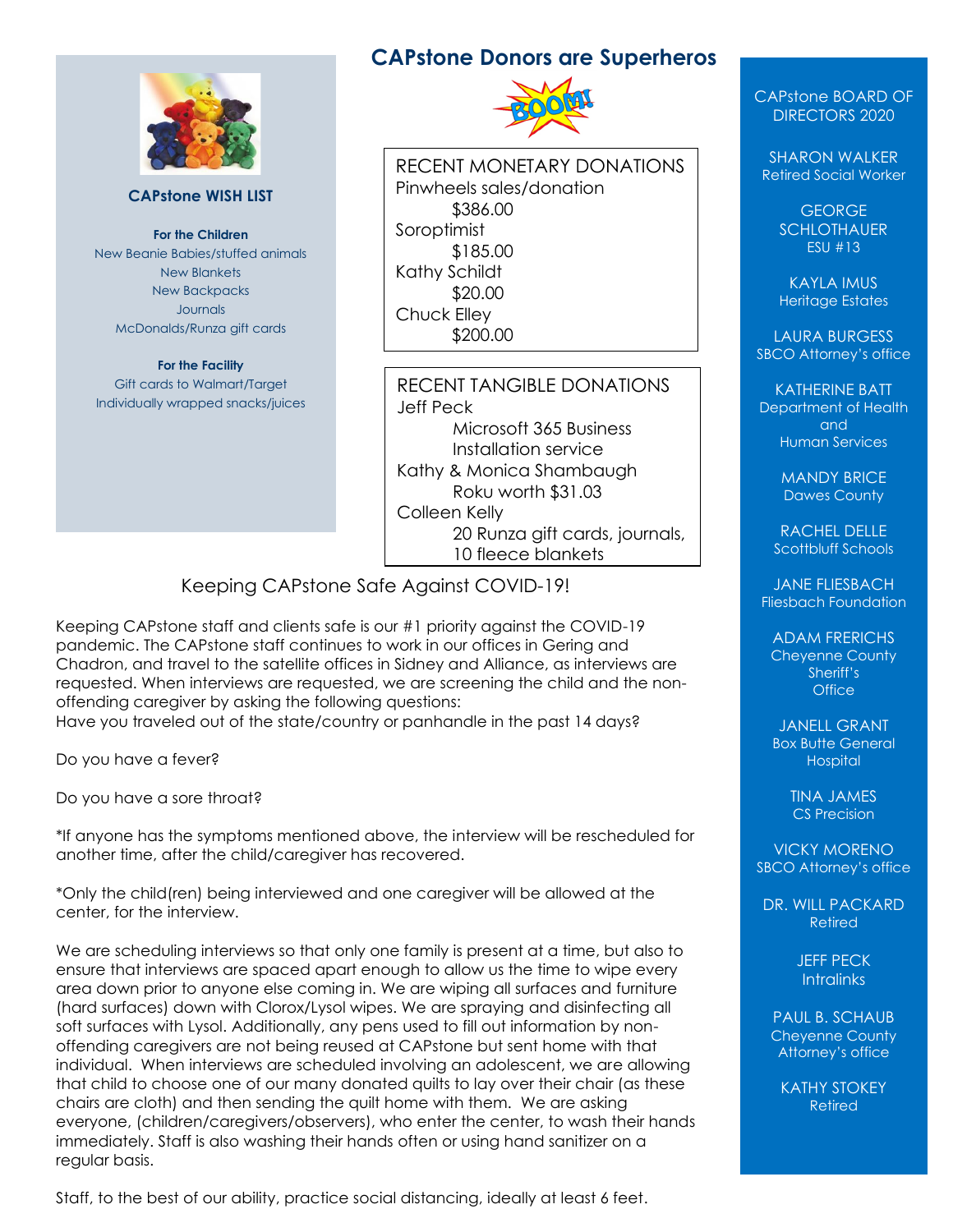#### *Website*

*[www.capstonenebraska.com](http://www.capstonenebraska.com/)*

*Email [director@capstonenebraska.com](mailto:director@capstonenebraska.com)*

#### *Facebook*

*[https://www.facebook.com/CAPst](https://www.facebook.com/CAPstone-Child-Advocacy-Center-310733285741/) [one-Child-Advocacy-Center-](https://www.facebook.com/CAPstone-Child-Advocacy-Center-310733285741/)[310733285741/](https://www.facebook.com/CAPstone-Child-Advocacy-Center-310733285741/)*

#### **To report child abuse/neglect**

**Nebraska child abuse/neglect hotline**

**1-800-652-1999 or call your local Law Enforcement agency.**



#### ATTENTION ATTENTION READ ALL ABOUT IT

If there is something you would like to see in our newletter or would like to add to our newsletter, such as a job opening or an event you are having, please let us know.

Email Rebecca at [outreach@capstonene](mailto:outreach@capstonenebraska.com) [braska.com](mailto:outreach@capstonenebraska.com) or call at 308-432-8145



The CAPstone staff and Board of Directors would like to wish Bob Hastings from Gering Public Schools the best of luck in his future endeavors. We appreciate his commitment and dedication in being on our CAPstone Board of Directors since 2017. Your commitment to the safety of children and families is truly amazing. Thank you for everything.

Photo: Star Herald



CAPstone Staff and Board would also like to wish the best to our practicum student, Leslie Beckham. You brought a lot of laughter and smiles to our Chadron office. We wish you the best in your next adventure and you will be truly missed. Congratulations on your graduation from Chadron State College!!!!!

#### *TRAININGS:*

**Unfortunately, all upcoming CAN 101 trainings have been cancelled due to the COVID-19 epidemic. We will reschedule our community trainings when it has been deemed clear and safe to do so by Panhandle Public Health District. If you are interested in hosting a CAN 101(child abuse and neglect) training please contact us here at CAPstone. There is no charge to host the training. Training will cover types of abuse and neglect, what to look for, how to report, what to report, and what will happen when you report.** 

**Remember we are all MANDATORY REPORTERS**

**If interested email [outreach@capstonenebrask](mailto:outreach@capstonenebraska.com) [a.com](mailto:outreach@capstonenebraska.com) or call CAPstone at 308-632-7274**

#### **CHILD ABUSE AND NEGLECT**

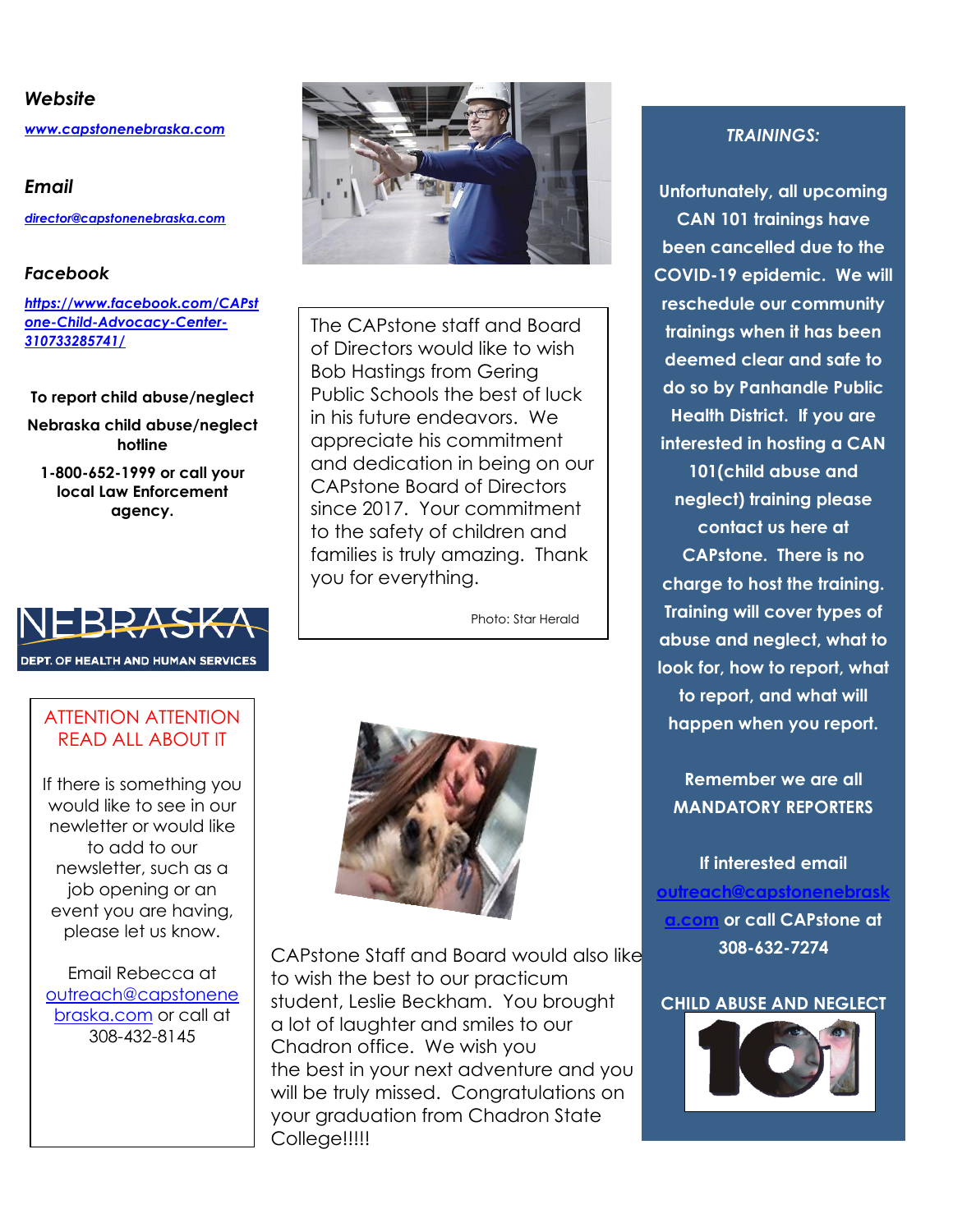# **CAPstone Board of Directors More Than a Title**

Fred Rogers' mother said it best when she told Fred "Look for the helpers. You will always find people who are helping." Of course, this quote had to do with children who were frightened listening to the news. The children who are brought to CAPstone offices are not dealing with a news report, rather they are dealing with the frightening reality of looking and hoping for someone to believe them; to help keep them safe; to really listen to them. The staff in our CAPstone offices are those helpers.

As board members of CAPstone we meet monthly to oversee that programs and services are aligned with the mission. Our mission is to reduce trauma and promote healing for child abuse victims and their families in a safe, child-friendly environment, where children can be heard and supported. The board also assumes oversight over the program's finances including the budget and fundraising. With the advent of COVID -19 and the financial impact it has had on our Panhandle communities, we realize that we will be faced with new challenges surrounding fundraising in 2020. Our major fundraising event The Light of Hope, is scheduled for September 10, at the Gering Civic Center. Our board and the CASA board have secured a speaker for the event, Erin Merryn, who is the founder of Erin's Law. Erin's Law requires public schools to teach children personal body safety regarding the prevention of child sexual abuse. Erin's Law legislation has been enacted in 37 states and is currently being considered in Nebraska. We are excited to bring this nationally recognized advocate, author, and speaker to the Panhandle, while at the same time we recognize that we may need to make adjustments based upon conditions in the Panhandle in September.

Thank you for your support of CAPstone. We hope that you are safe and well and that we will have the chance to see you in person soon.



Sharon Walker, President CAPstone Child Advocacy Center Board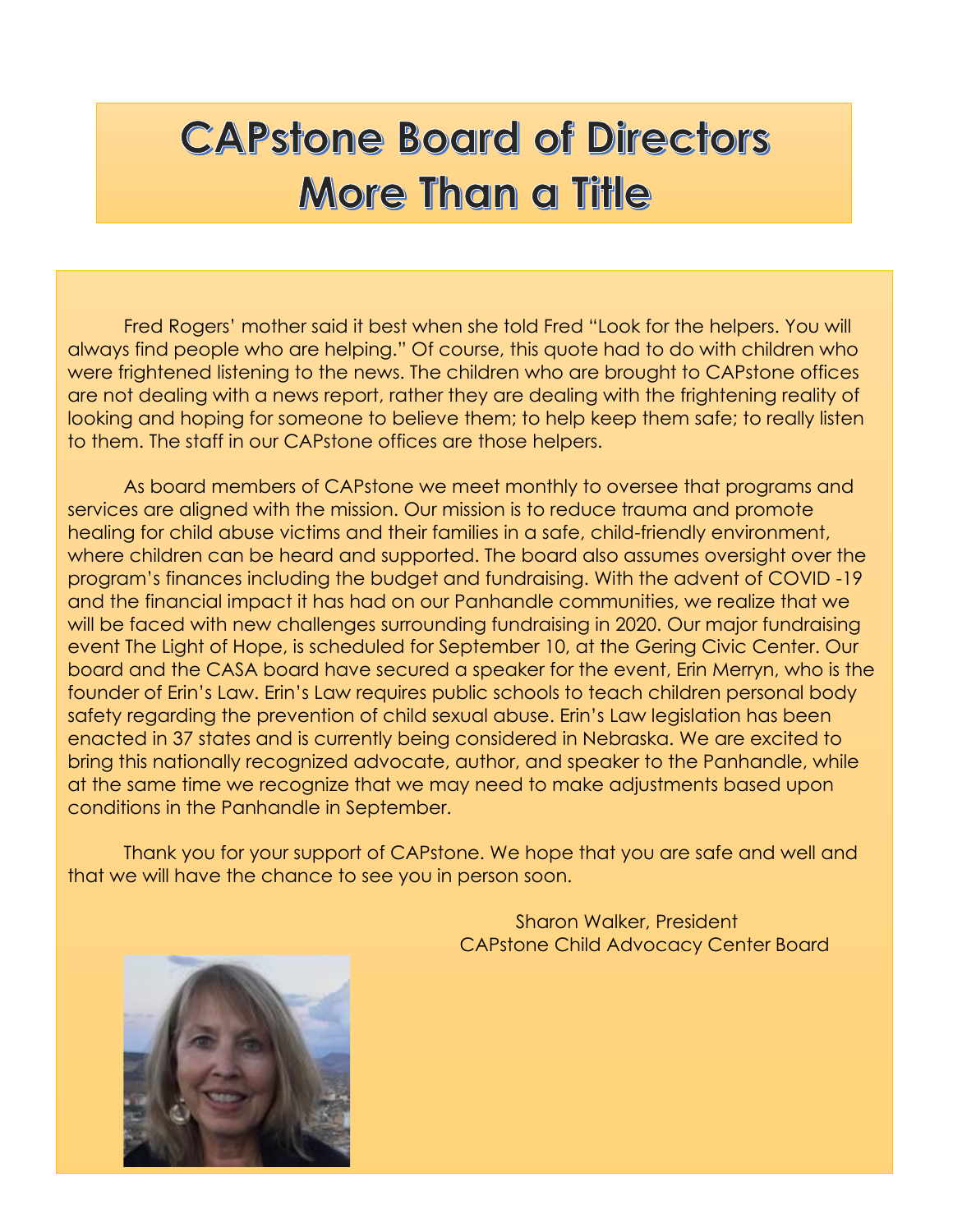#### Nebraska Advocacy

#### Why are CACs important?

Child Advocacy Centers are important because they help eliminate the amount of times that a child has to retell what has happened to them and the number of people they would have to share that information with. Instead of a child telling law enforcement, attorneys, doctors, nurses, teachers, social workers, therapist, etc. the child will be talking to one professional who is trained to talk to children in a non-leading way. A child having to repeatedly retell their story leads to the child being repeatedly retraumatized as well as possibly losing their affect due to telling the story over and over.

Another reason why Child Advocacy Centers are important is because it allows all needed parties to be involved through the multi-disciplinary team approach. This approach helps keep everyone informed of the case progress so the family can be informed of the same information. The multidisciplinary team approach also allows for the child to only need to describe what happened to them in a forensic interview once.

#### Why is advocacy important?

Child Advocacy Centers provide a needed support for families in an unknown time when those families must go through the Child Advocacy Center process. The families that come in can rely on the advocates for any services or resources they might need this includes; food services to counseling and every in between. Advocacy is important because advocates can help provide support and peace of mind that the family is not on this journey alone. Advocates can put all their attention on the individual families they work with and make sure their voices are heard.

#### How do advocates help families?

Advocates help families by being a supporter for the whole non-offending family. A supported family is a supported child, and our advocates goal is to help the families feel supported. The advocates also provide referrals to community services and resources, in addition to keeping the family updated and helping them prepare for anything that might be arise in their case. This could mean helping the family with court school or informing them that law enforcement or the prosecuting attorney has concluded that the case will not move forward due to lack of evidence or no criminal wrongdoing. Advocates help the families feel supported and help talk them though the process of what is happening and what might happen.

#### What are common struggles that families face when they cannot cope with what has happened to their child?

Some common struggles families face are guilt, stress, and the inability to understand what happened to their child. Parents feel guilty because they believe it is their job to protect their child from the dangers of the world, but unfortunately parents cannot be with their children all the time. There is a lot of stress when it comes to the unknown and the Child Advocacy Center process is also unknown until the family finds themselves going through that process. The advocates are there for the families to help them with the guilt, stress, and with understanding.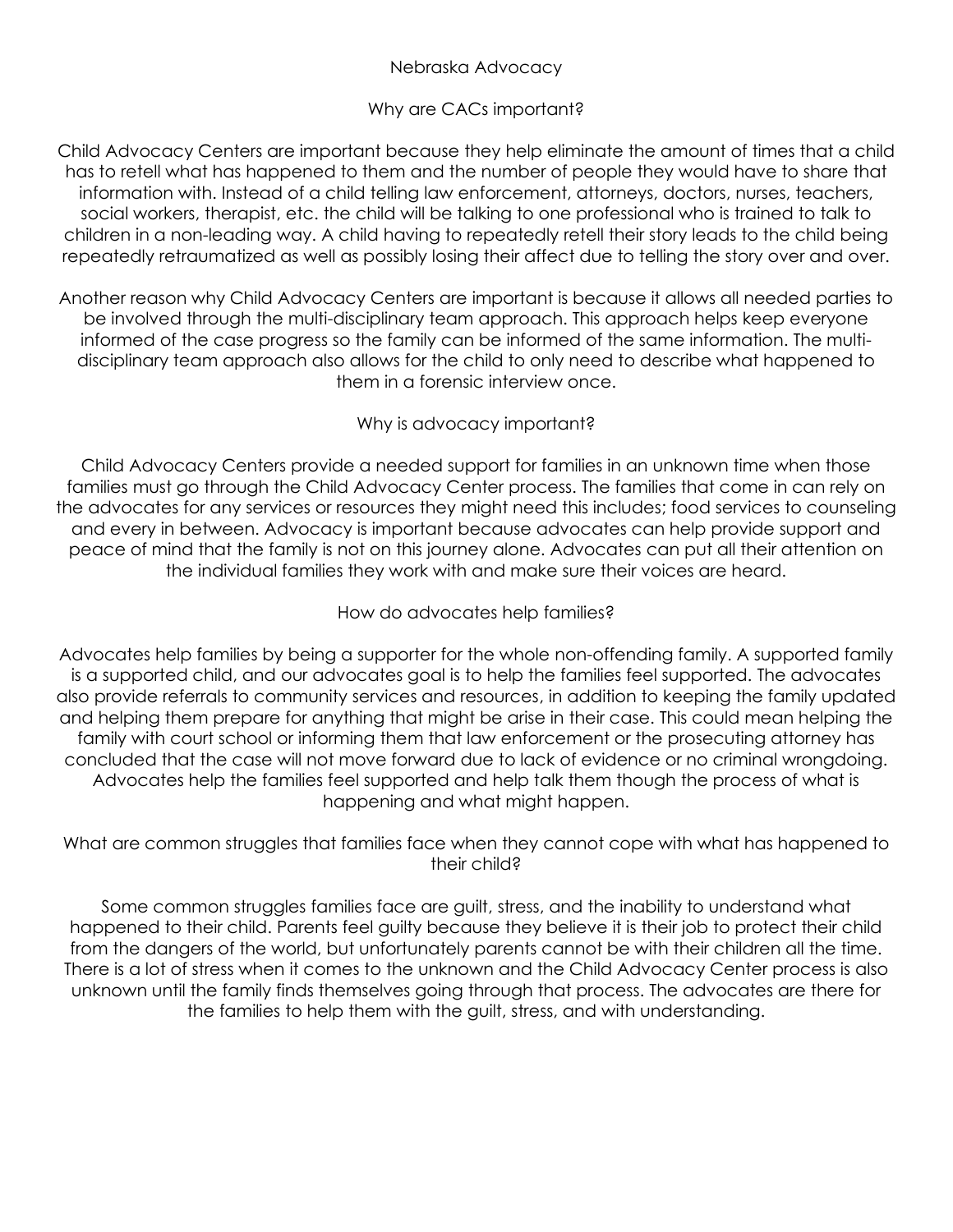

### Highlights about the DOVES Program

A couple interesting facts about the DOVES Program is they were founded in 1979 in Scotts Bluff County, focusing on providing support to victims of domestic violence. The DOVES Program currently provides services and assists victims of domestic violence, dating violence, sexual assault, and stalking. That support now extends to nine counties in the Nebraska Panhandle including Scotts Bluff, Cheyenne, Morrill, Kimball, Banner, Box Butte, Dawes, Sheridan, and Sioux Counties. The services provided by the staff at the DOVES Program include 24-hour assistance, long-term support, and connecting individuals to other community resources.

- "DOVES' mission is to ensure our empowerment-based and strengths-centered services are available and accessible to anyone who has experienced or been affected by sexual, domestic, or dating violence."
- At DOVES, they envision: a community free of sexual, domestic, and dating violence; a community that fosters healthy sexuality; a community where every person feels safe and expects healthy relationships.

CAPstone Child Advocacy Center and the DOVES Program have a working agreement that allows advocates from both CAPstone and DOVES to provide support and advocacy to child victims of sexual abuse and their no-offending family members, child victims who have witnessed or experienced domestic violence and their non-offending family members, adolescents and adult survivors of sexual assault and their non-offending family members. DOVES and CAPstone have decided to come together to provide victim support and advocacy in a way designed to avoid the duplication of services while ensuring a coordinated response and the swift delivery of specialized services to the victim and family members. (https://www.dovesprogram.com/who-we-are)

April is Sexual Assault Awareness Month

-One in six women were raped before the age of 25; 42% of female rape victims were first raped before the age of 18. -More than one quarter of male victims were raped before the age of 11.

-Nearly 70% of female victims of rape, physical violence, or stalking by an intimate partner first experienced dating violence before the age of 25. -1 in 5 women and 1 in 71 men have been raped. Half of all women have experienced other types of sexual violence. -More than 13 times more women than men have been raped.

The DOVES Program is participating in bringing awareness of sexual assault a little bit differently this year due to the directed health measures surrounding COVID-19. They are having a billboard campaign that includes an online quiz, at the end of the quiz you will have an opportunity to learn why they chose the messages on the billboards and enter to win a prize for participating. The billboards can be found in the communities that the DOVES Program serves.

You can find the online quiz: https://www.surveymonkey.com/r/saam-2020

Or On Their Facebook Page: https://www.facebook.com/TheDOVESProgram

A note from the DOVES Program: They would like everyone to know they are still providing all services, over the phone when possible and in person when needed. Clients can reach out via their phone number (866) 95 DOVES, through their Facebook and by going to their website!!!!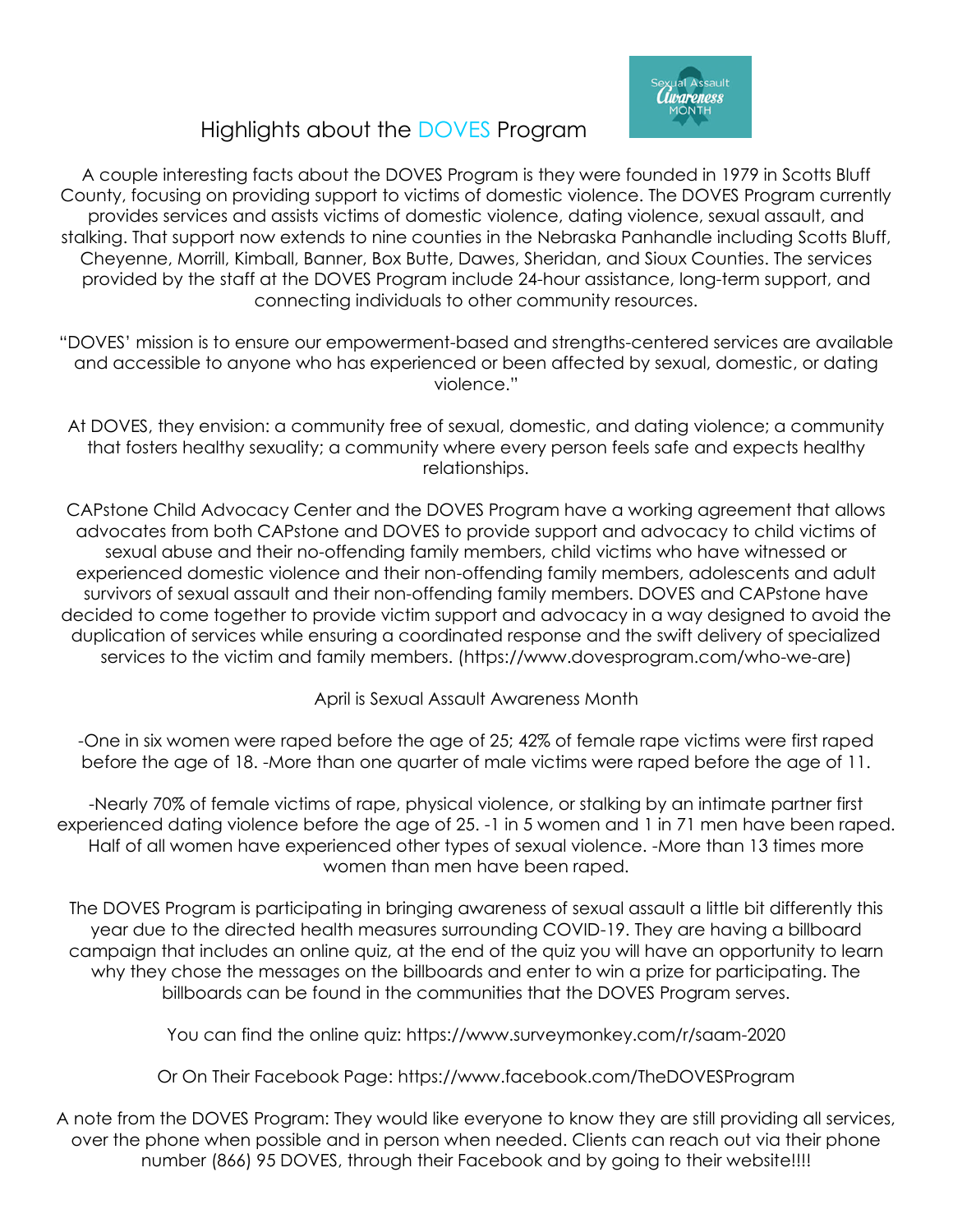# Bodyweight Workout,

Circuit  $#1$ : 20 Jumping Jacks 20 Pushups 20 Squats

**REST / REPEAT** 

Circuit #2: 20 Lunges 15 Tricep Dips **60 Second Plank** with alternating leg lifts

**REST / REPEAT** 

Circuit #3: 15 Squat Jumps **30 Second Wall Sit** 20 Bicycle Crunches

**REST / REPEAT**